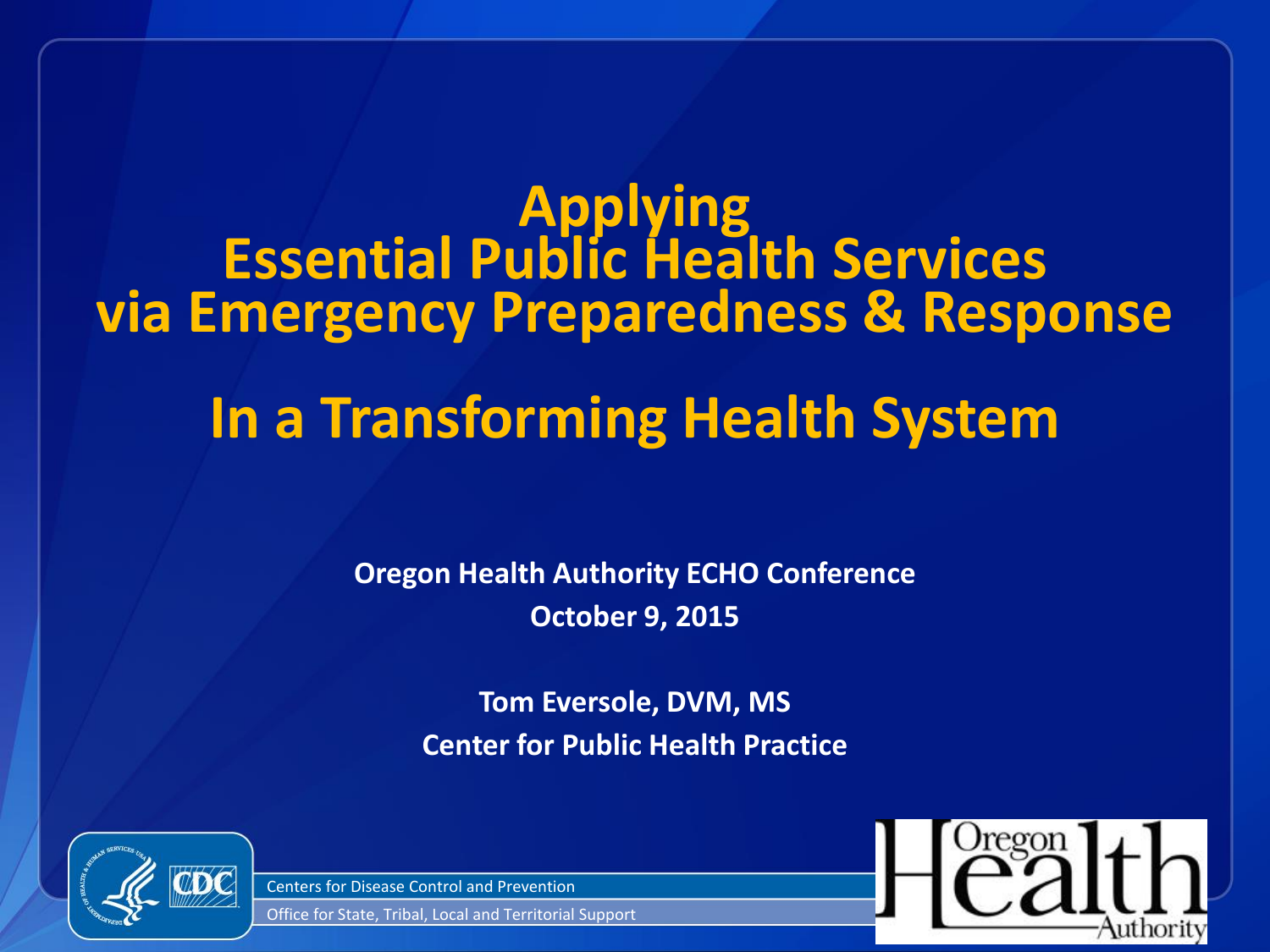## **Agenda & Objectives**

**Describe the 10 Essential Public Health Services**

- **Consider how PHEP & HPP activities are an application of 10 well established public health services**
- **Consider Preparedness Capabilities as Essential PH Functions**
- **Describe Oregon's Public Health Modernization … and imagine ways that PHEP could execute public health functions in a transformed system**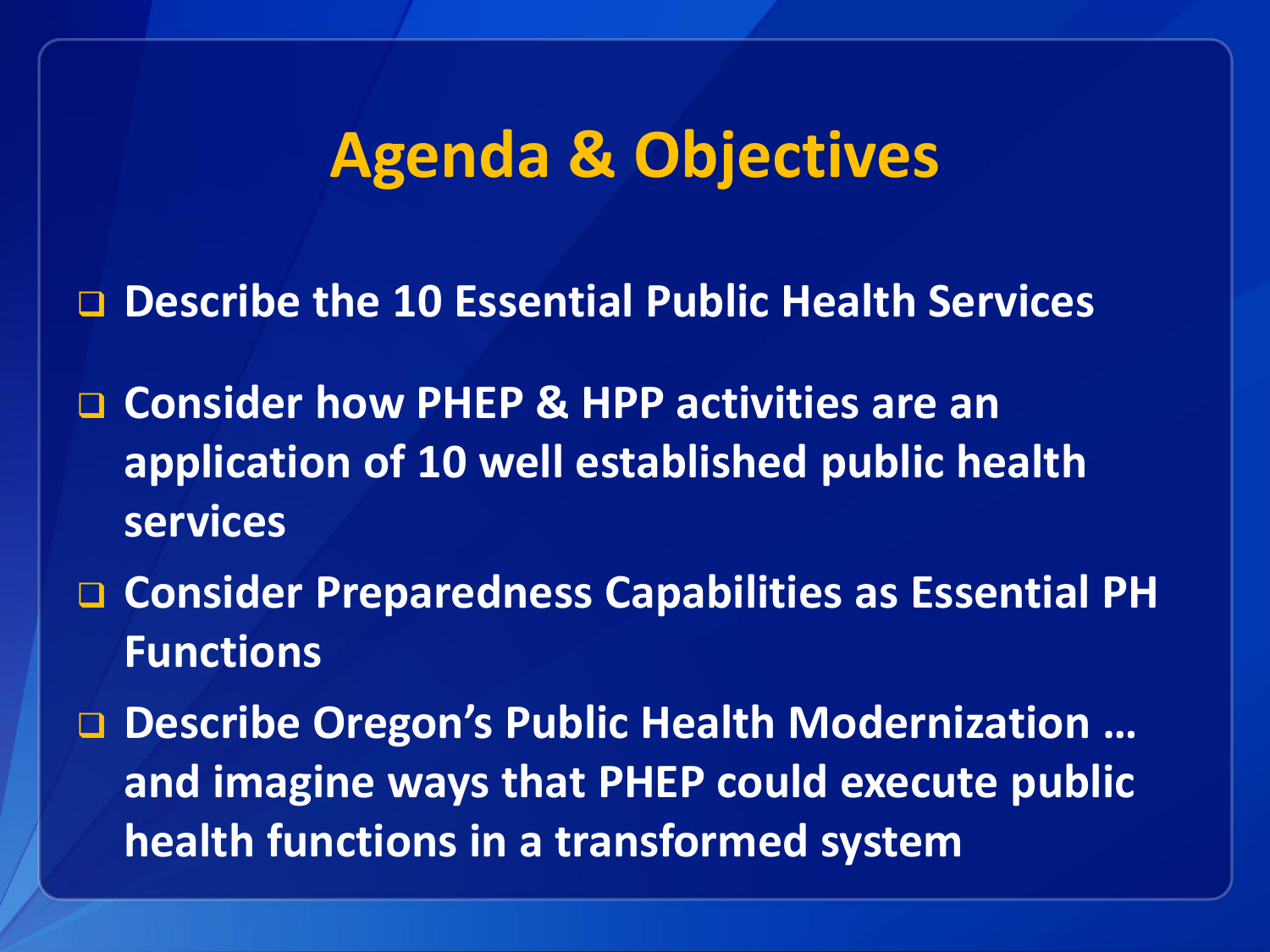#### **HB 3100 Future Model for PH Services in Oregon**



 $\Box$  = Present @ every Health Dept.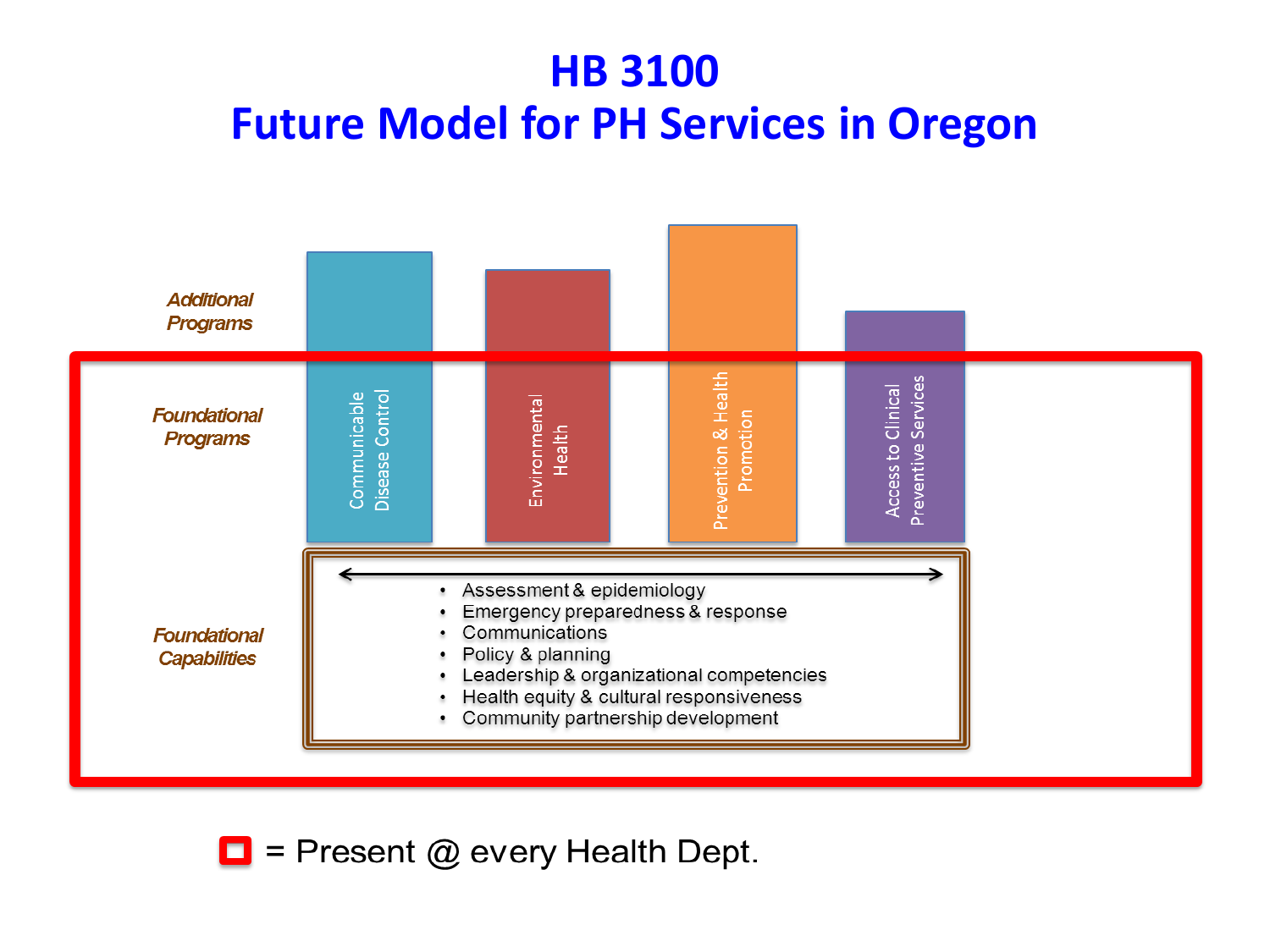#### **What is the Purpose of PH?**

**Prevent epidemics and spread of disease Protect against environmental hazards Prevent injuries Promote and encourage healthy behaviors ■ Respond to disasters and assist communities in recovery**

**Assure the quality and accessibility of services**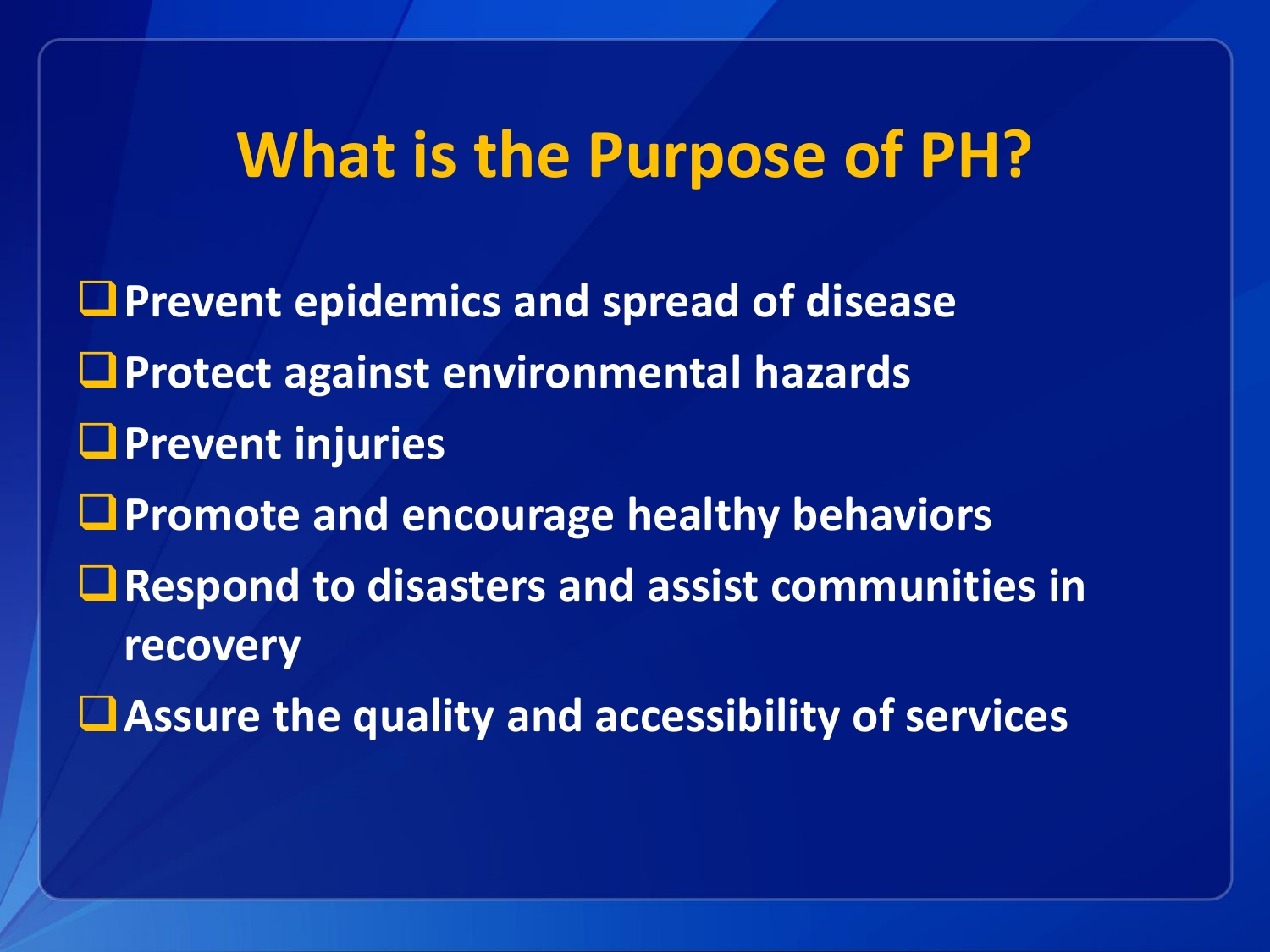# **How Does PH Accomplish That?**

# **Assessment Policy Development Assurance**

<http://iom.edu/Reports/1988/The-Future-of-Public-Health.aspx> <http://www.health.gov/phfunctions/public.htm>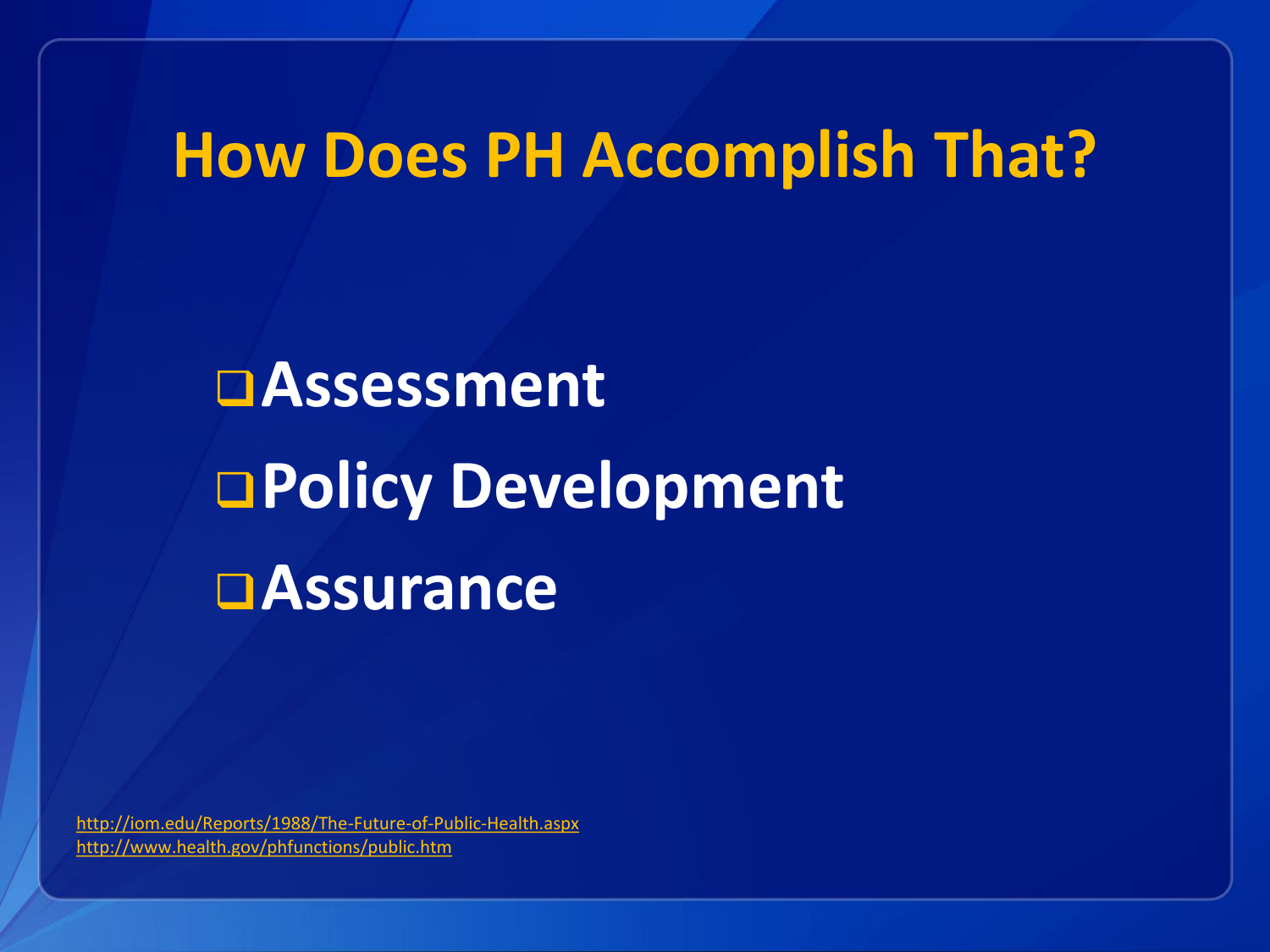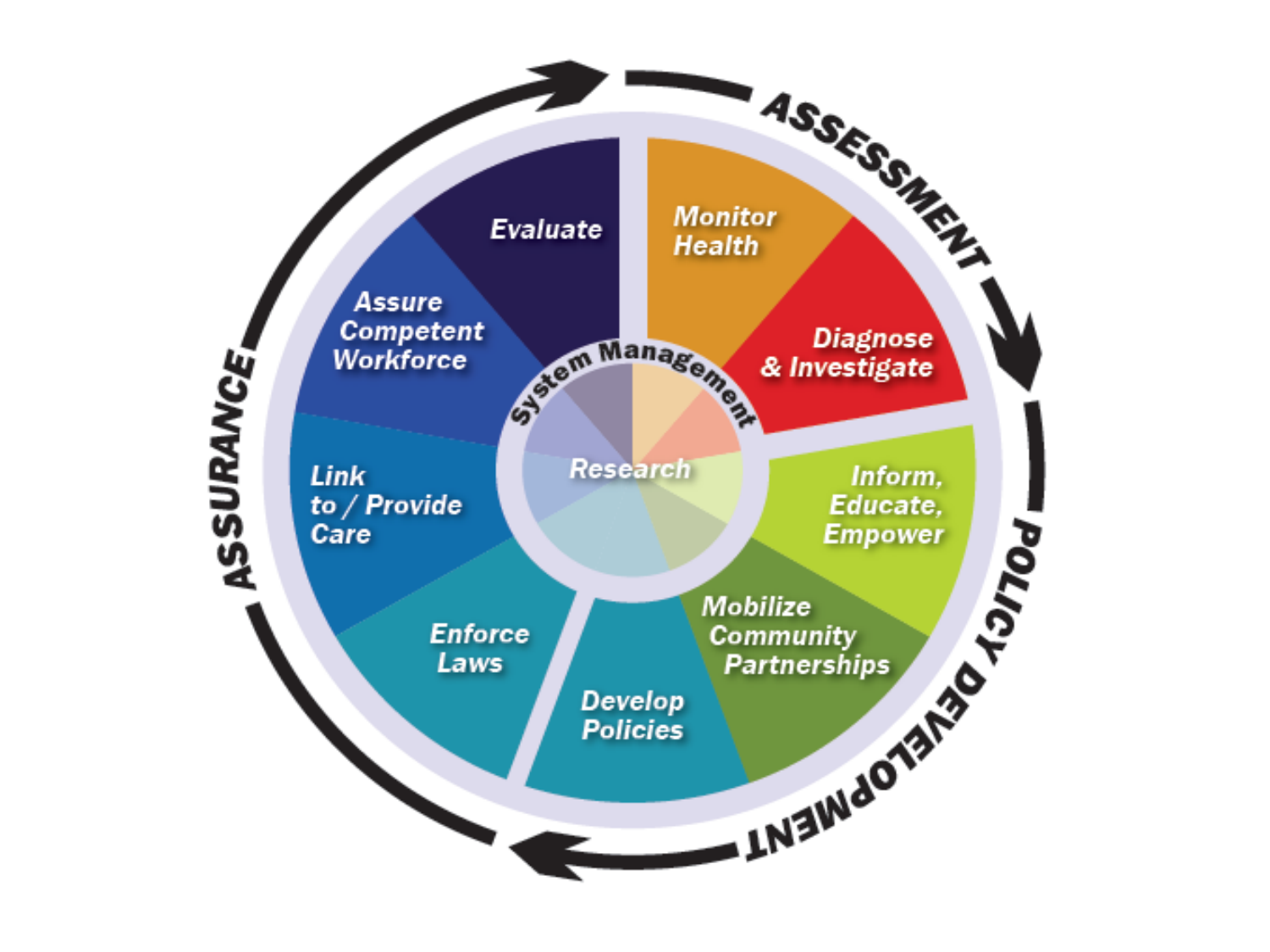#### **What are we doing and why?**

- **Identify HPP & PHEP support PH Essential Service**
- **Learn to think of (communicate) PHEP & HPP work in a Public Health framework**
- □ So you can:
	- **engage in planning community health systems modernization AND**
	- **E** ensure that PHEP & HPP are identified in **Oregon's new model AND**
	- **PHEP / HPP are supported by the future**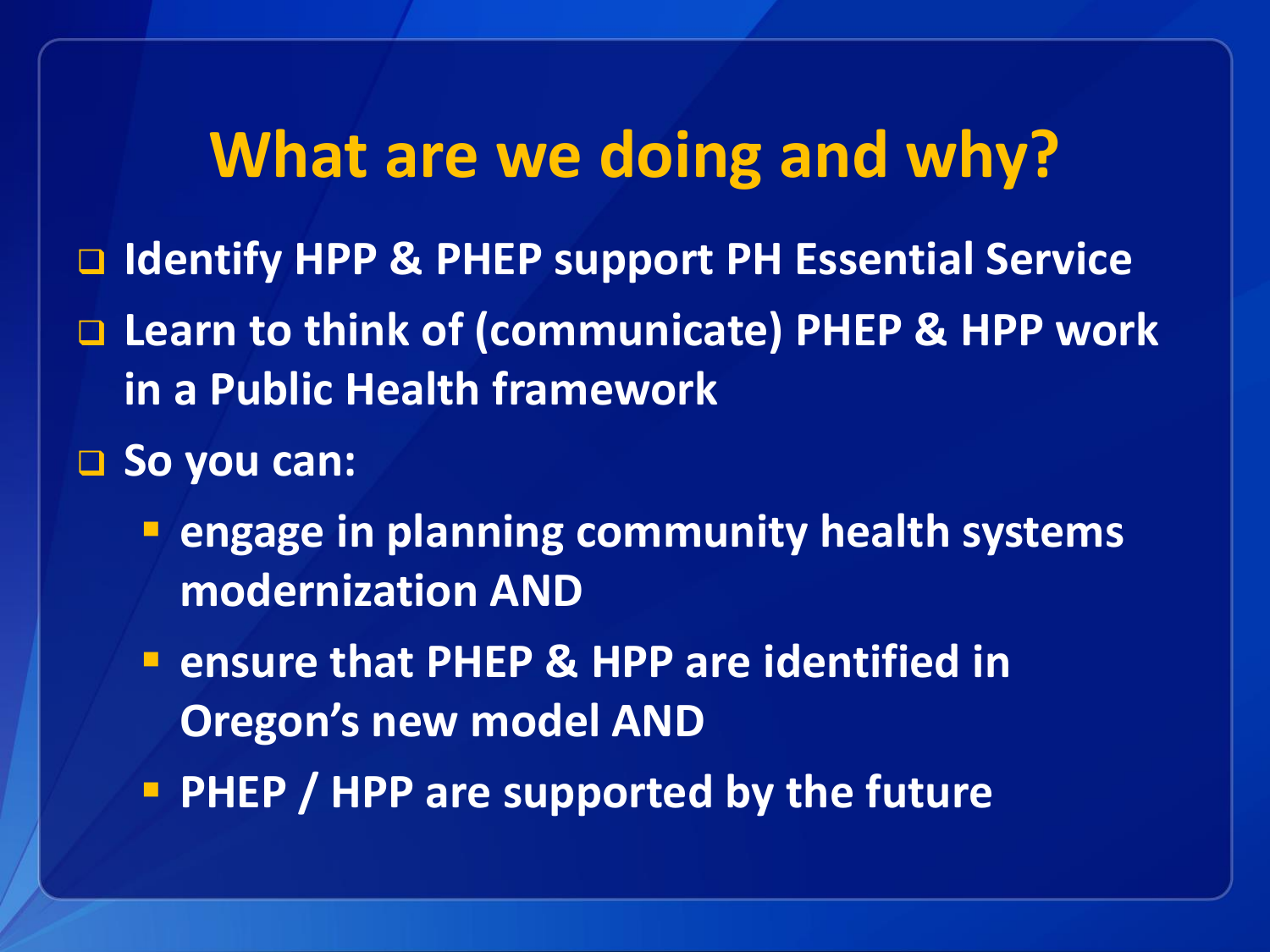#### **Essential Service (ES) 1 – Monitor Health to Identify and Solve Community Health Problems**

- **Accurate, periodic assessment of the community's health status**
	- Identification of health risks
	- Attention to vital statistics and disparities
	- Identification of assets and resources



- **Use of methods and technology (e.g., mapping technology) to interpret and communicate data**
- **Maintenance of population health registries**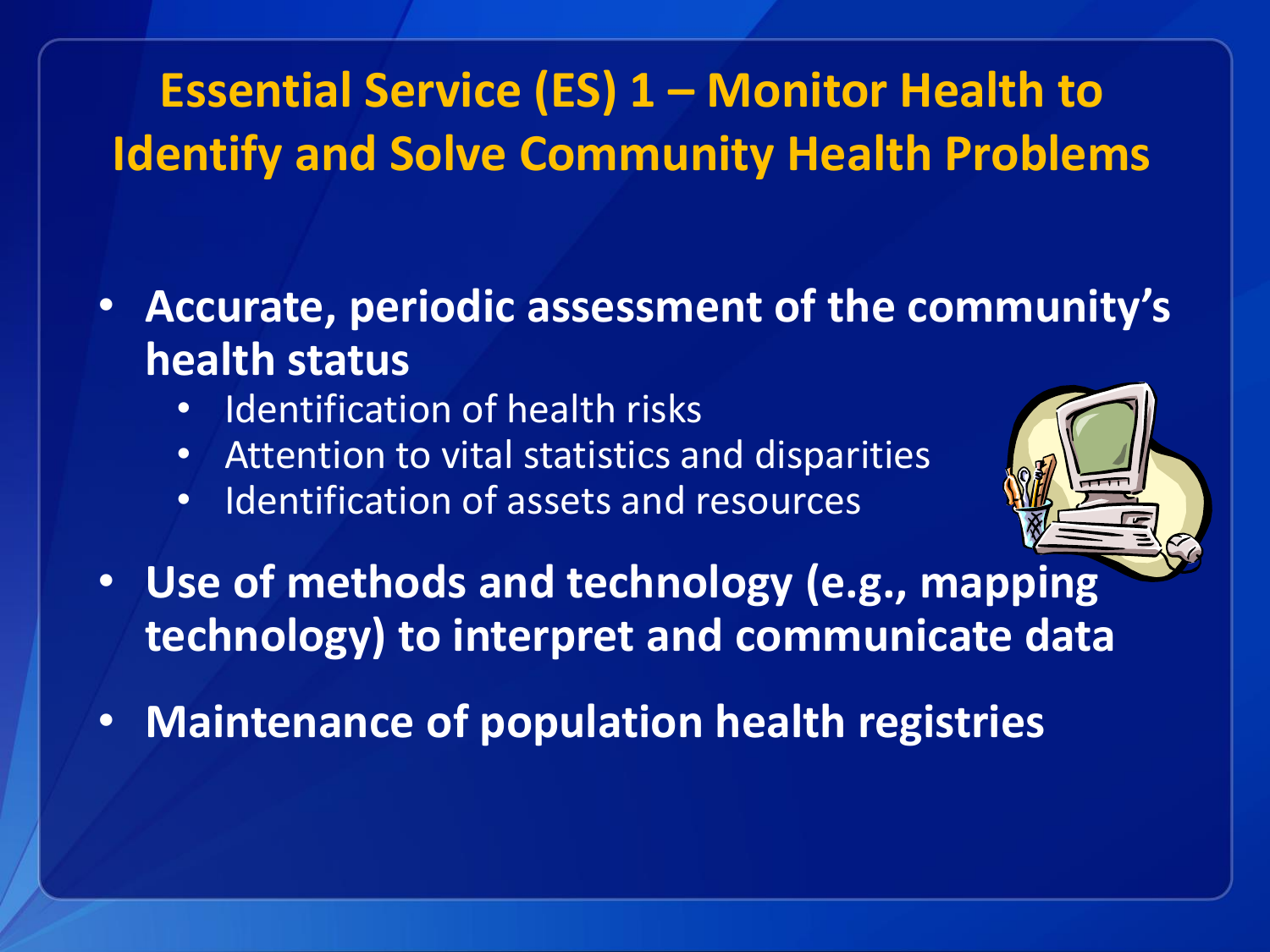**ES 2 – Diagnose and Investigate Health Problems and Hazards in the Community**

- **Timely identification and investigation of health threats**
- **Availability of diagnostic services, including laboratory capacity**
- **Response plans to address major health threats**

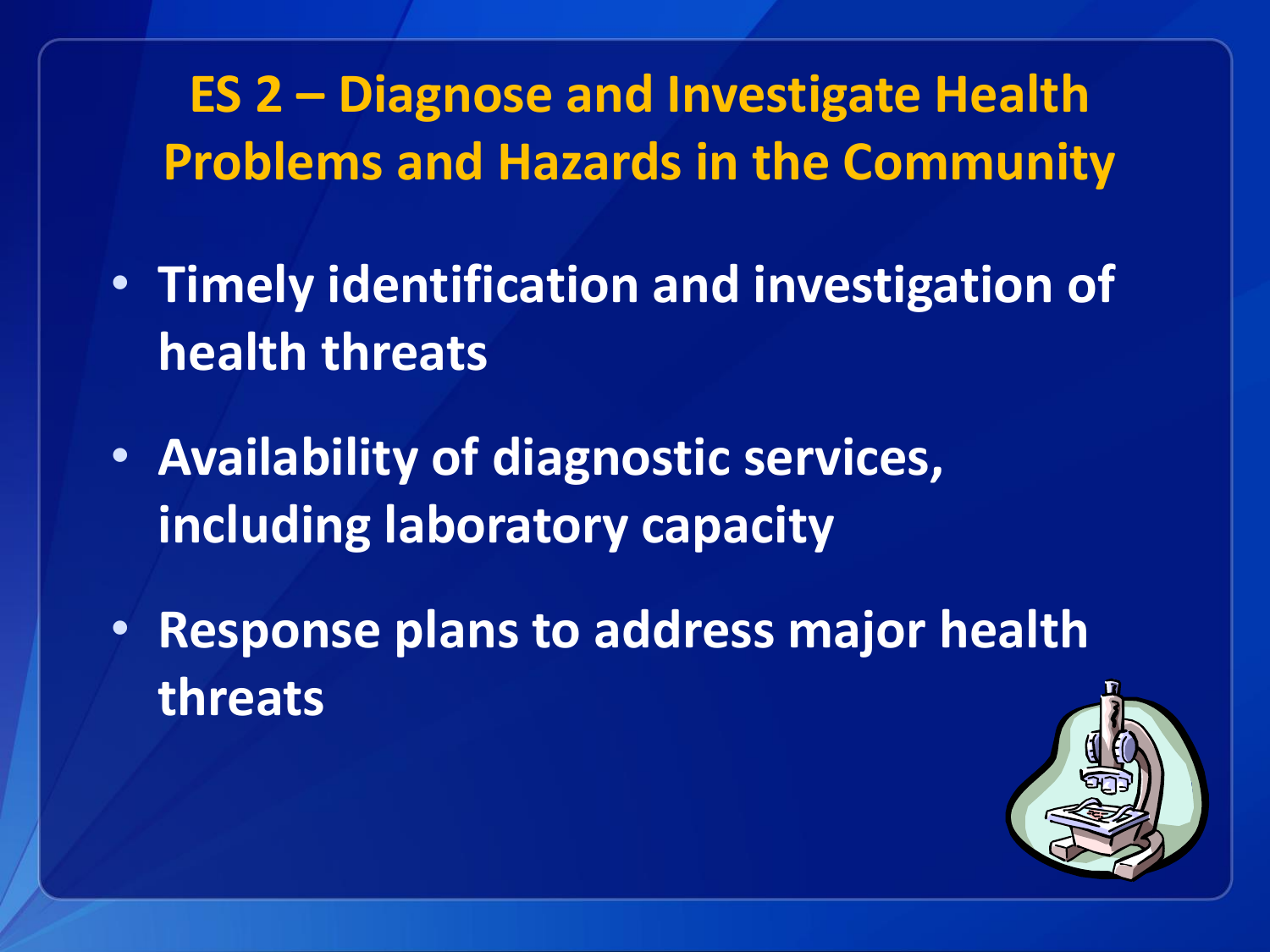#### **ES 3 – Inform, Educate, and Empower People About Health Issues**

- **Initiatives using health education and communication sciences to**
	- Build knowledge and shape attitudes
	- Inform decision-making choices
	- Develop skills and behaviors for healthy living
- **Health education and health promotion partnerships within the community to support healthy living**
- **Media advocacy and social marketing**

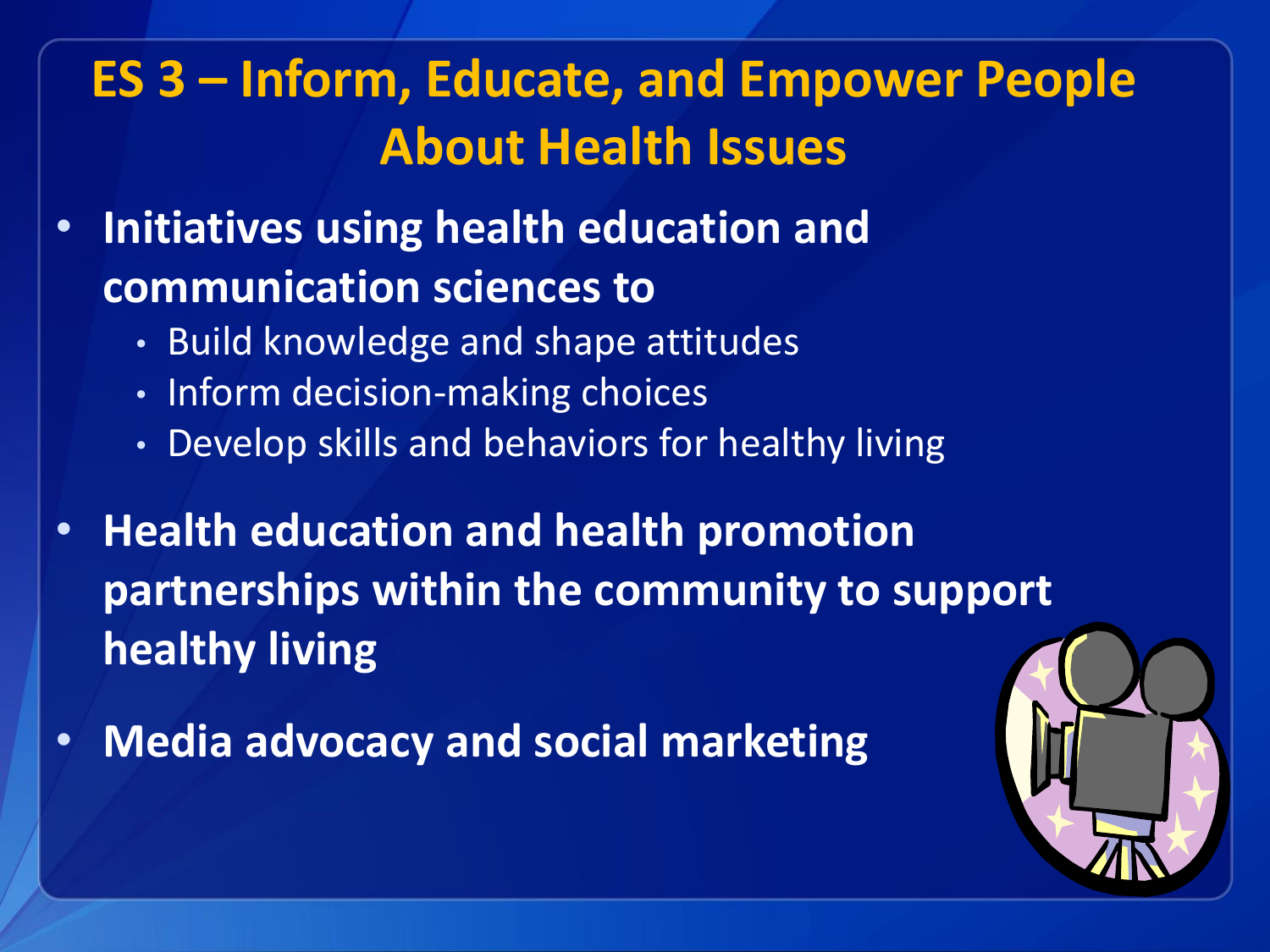**ES 4 – Mobilize Community Partnerships to Identify and Solve Health Problems**

- **Constituency development**
- **Identification of system partners and stakeholders**
- **Coalition development**
- **Formal and informal partnerships to promote health improvement**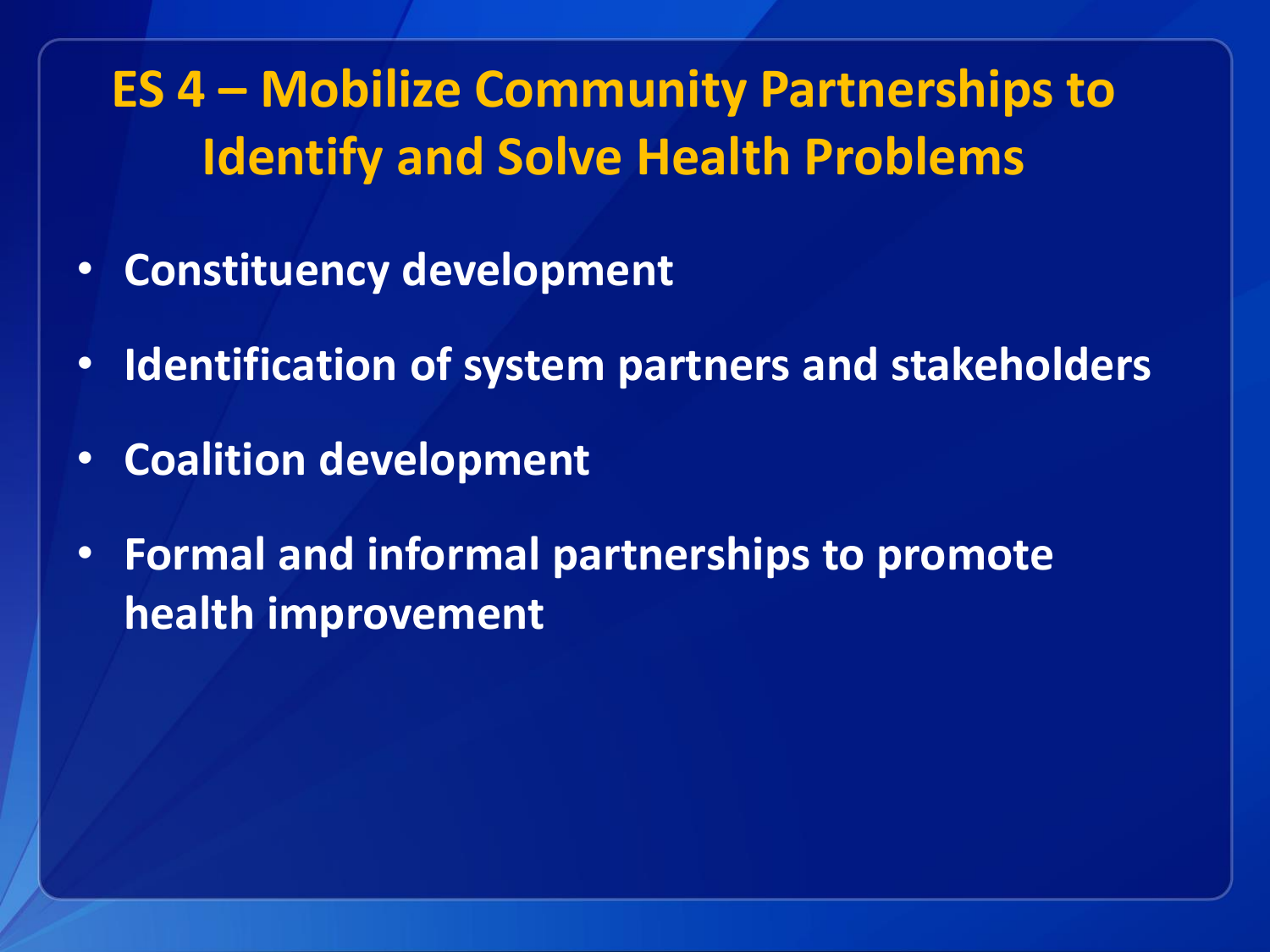#### **ES 5 – Develop Policies and Plans That Support Individual and Community Health Efforts**

- **Policy development to protect health and guide public health practice**
- **Community and state improvement planning**
- **Emergency response planning**
- **Alignment of resources to assure successful planning**

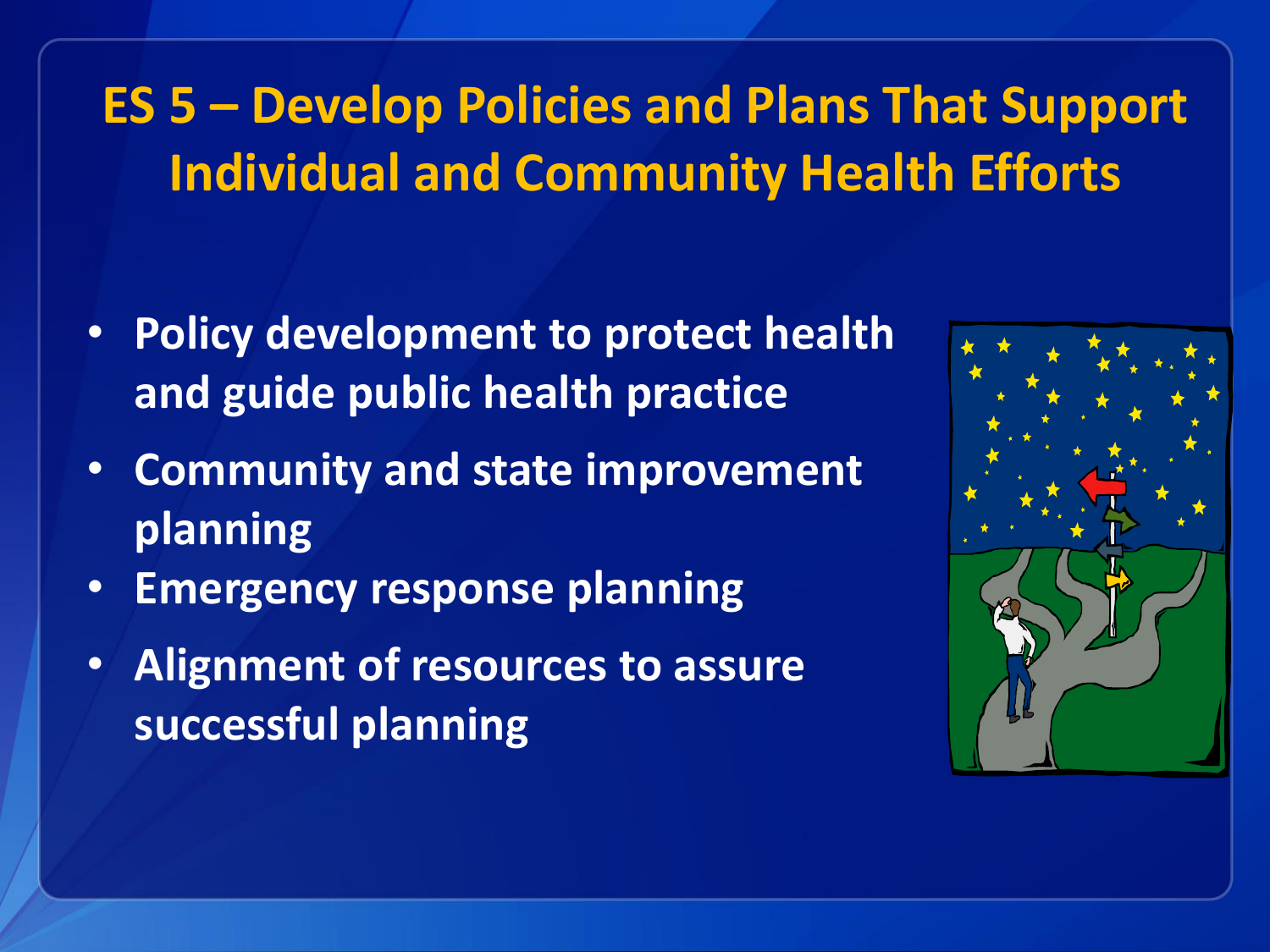#### **ES 6 – Enforce Laws and Regulations That Protect Health and Ensure Safety**

• **Review, evaluation, and revision of legal authority, laws, and regulations** 



- **Education about laws and regulations**
- **Advocating for regulations needed to protect and promote health**
- **Support of compliance efforts and enforcement as needed**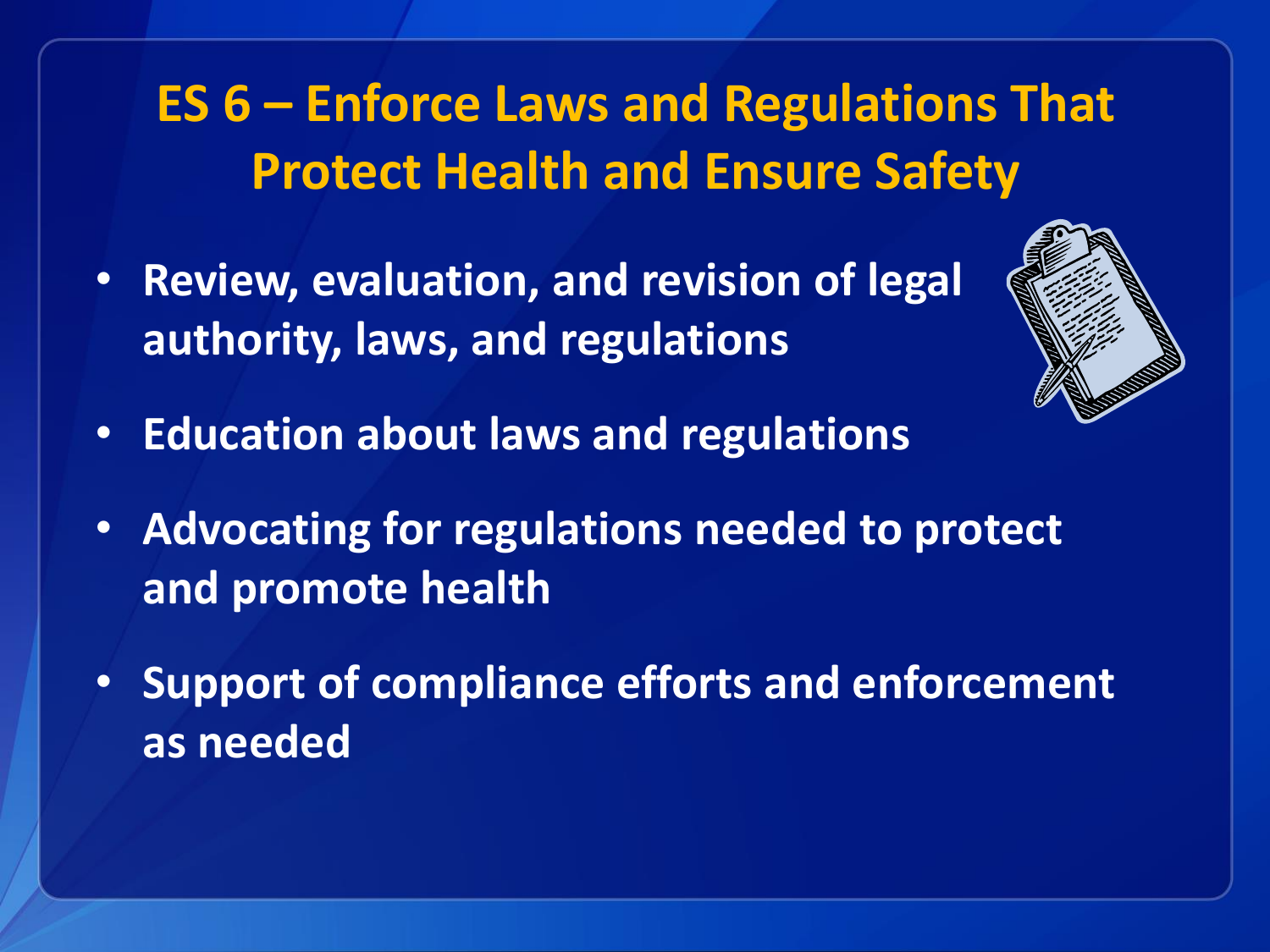**ES 7 – Link People to Needed Personal Health Services and Assure the Provision of Health Care When Otherwise Unavailable**

- **Identification of populations with barriers to care**
- **Effective entry into a coordinated system of clinical care**
- **Ongoing care management**
- **Culturally appropriate and targeted health information for at risk population groups**
- **Transportation and other enabling services**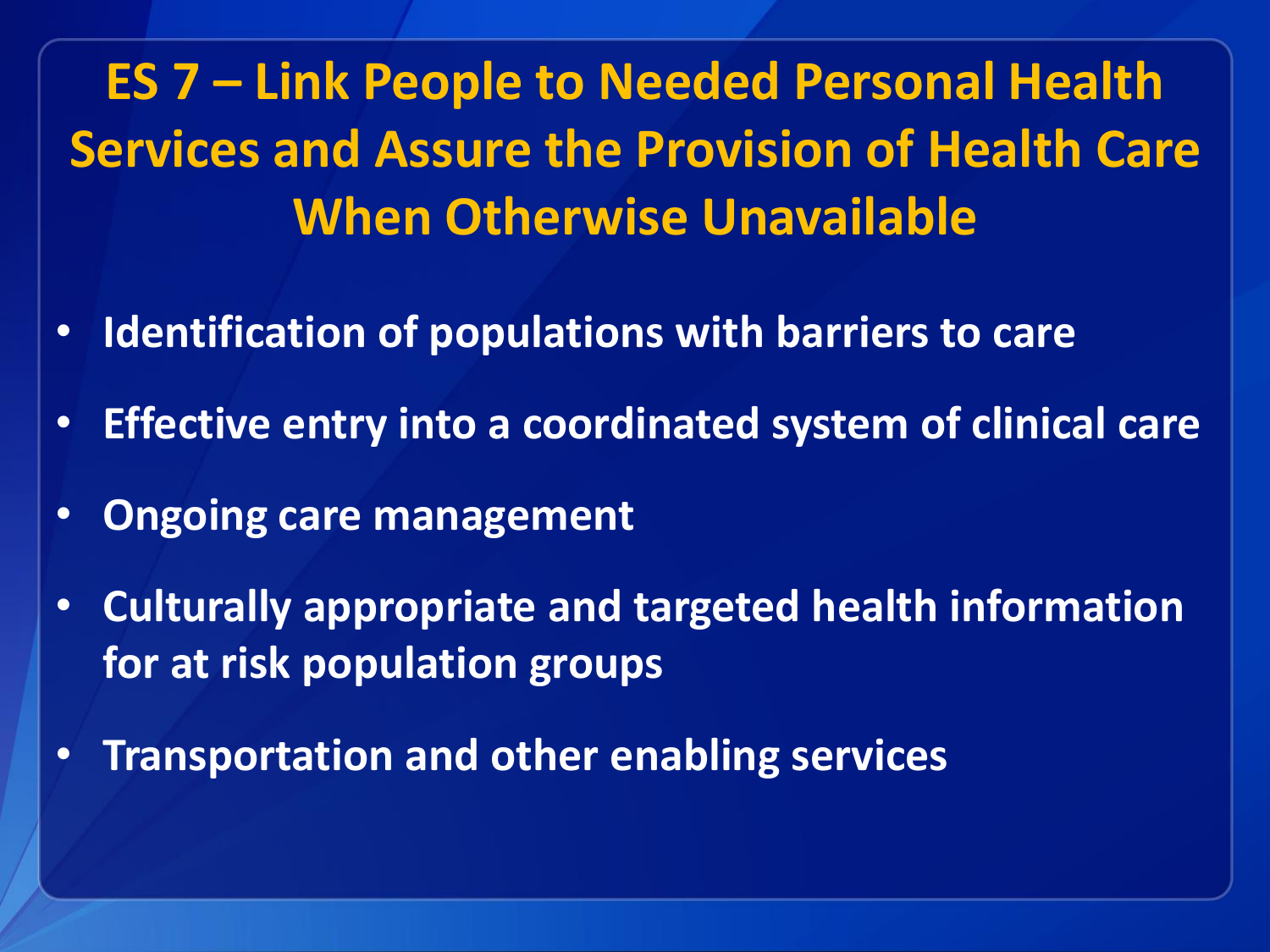#### **ES 8 – Assure a Competent Public and Personal Healthcare Workforce**

• **Assessing the public health and personal health workforce** 



- **Maintaining public health workforce standards**
	- Efficient processes for licensing /credentialing requirements
	- Use of public health competencies
- **Continuing education and life-long learning**
	- Leadership development
	- Cultural competence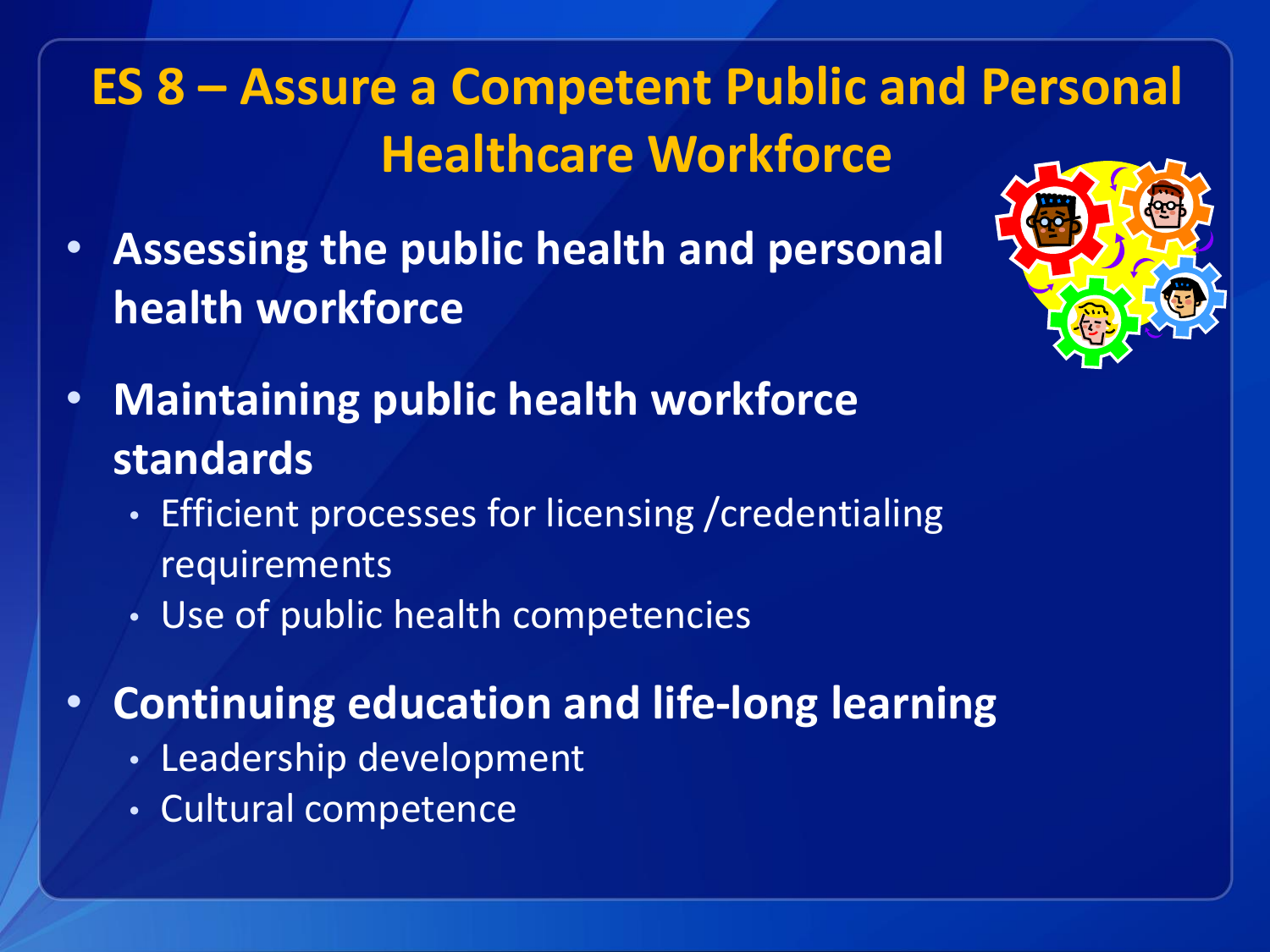### **ES 9 – Evaluate Effectiveness, Accessibility, and Quality of Personal and Population-Based Health Services**

#### • **Evaluation must be ongoing and should examine:**

- Personal health services
- Population based services
- The public health system
- **Quality Improvement**

• **Performance Management**

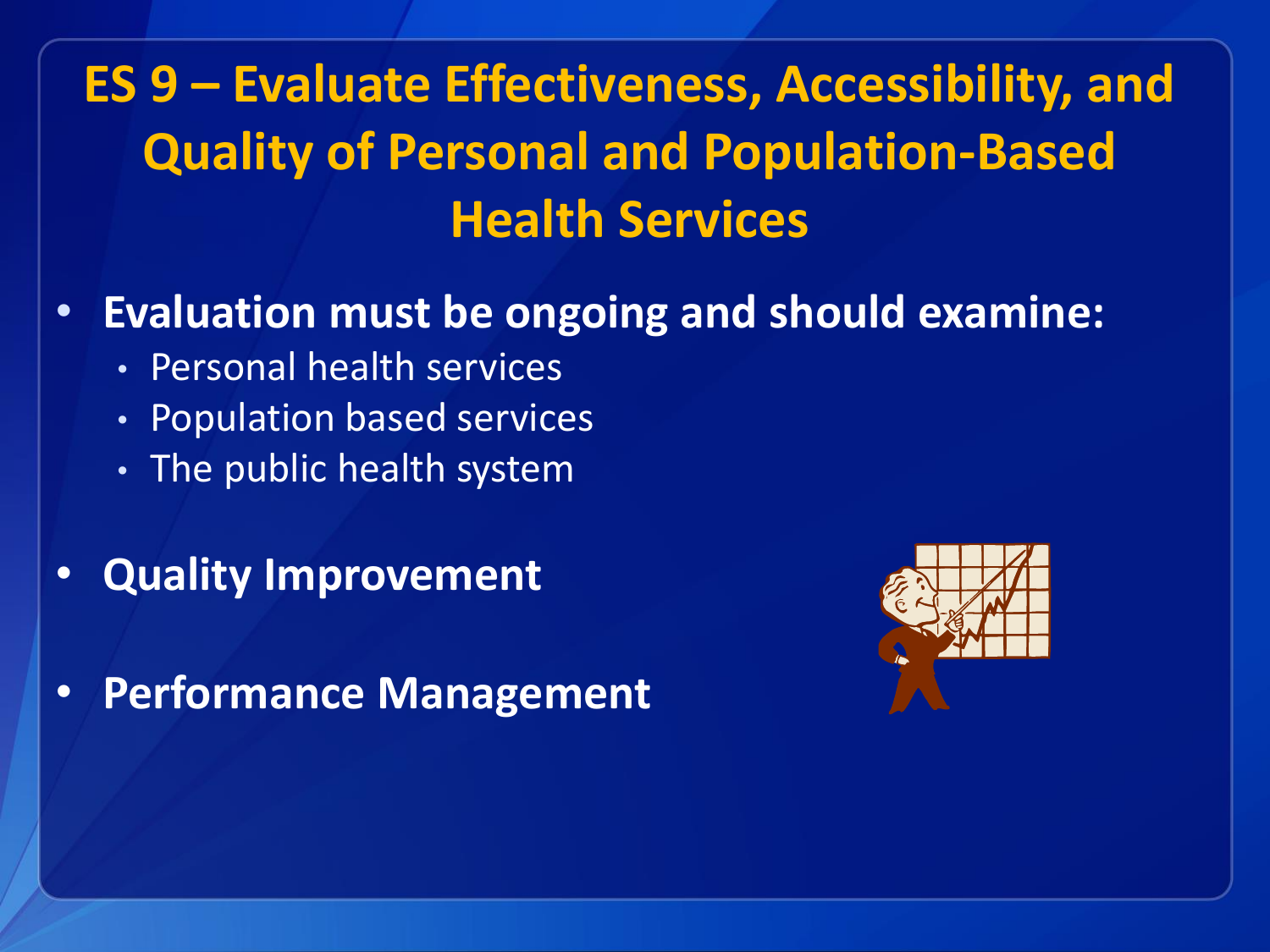#### **ES 10 – Research for New Insights and Innovative Solutions to Health Problems**

- **Identification and monitoring of innovative solutions and cutting-edge research to advance public health**
- **Linkages between public health practice and academic/research settings**
- **Epidemiological studies, health policy analyses and public health systems research**

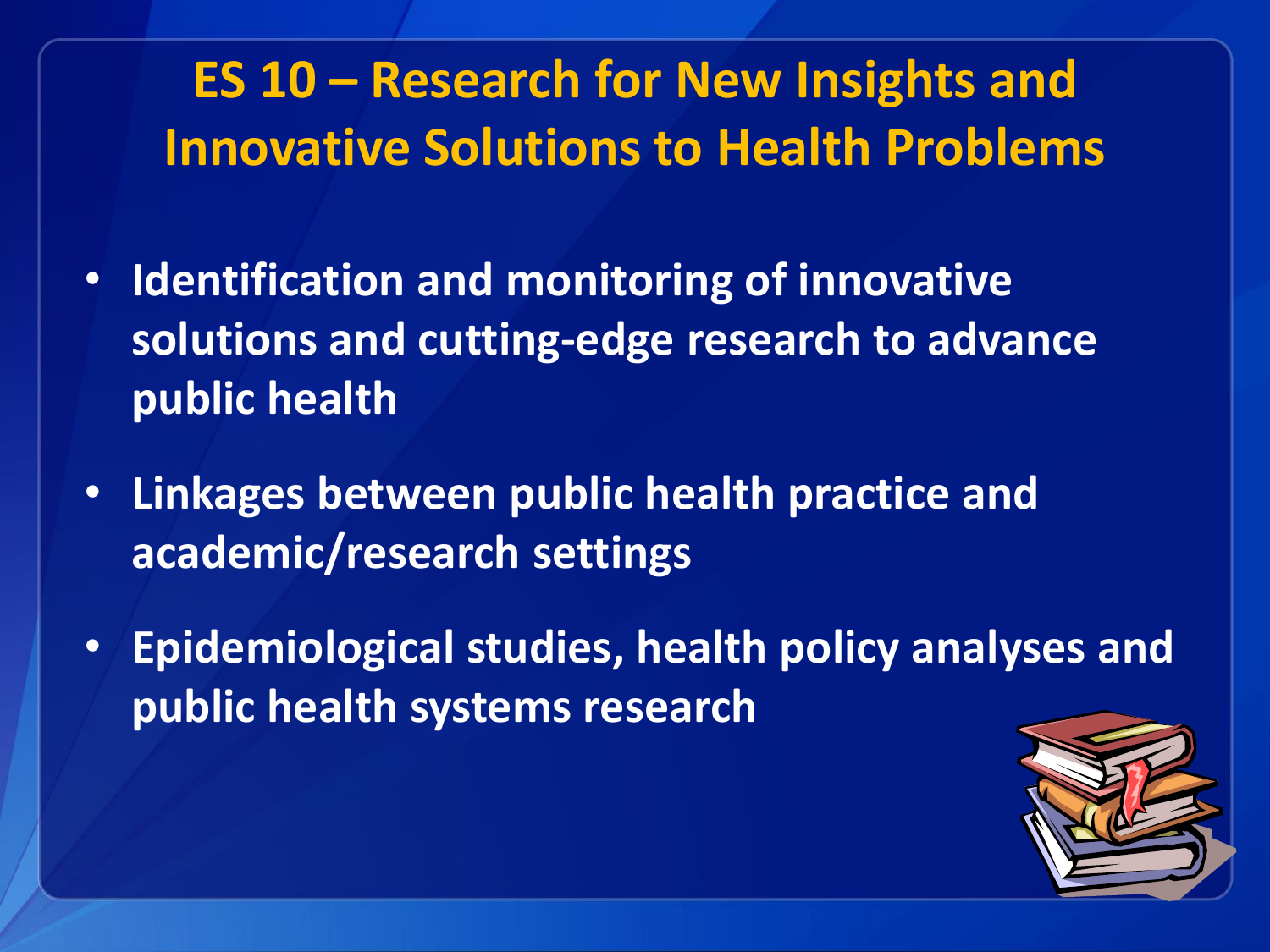#### **PH & HC Preparedness Capabilities**

- **1. Community (& HC System) Preparedness**
- **2. Community (& HCS) Recovery**
- **3. Emergency Operations Coordination**
- **4. Emergency Public Information & Warning**
- **5. Fatality Management**
- **6. Information Sharing**
- **7. Mass Care**
- **8. Medical Countermeasure Dispensing**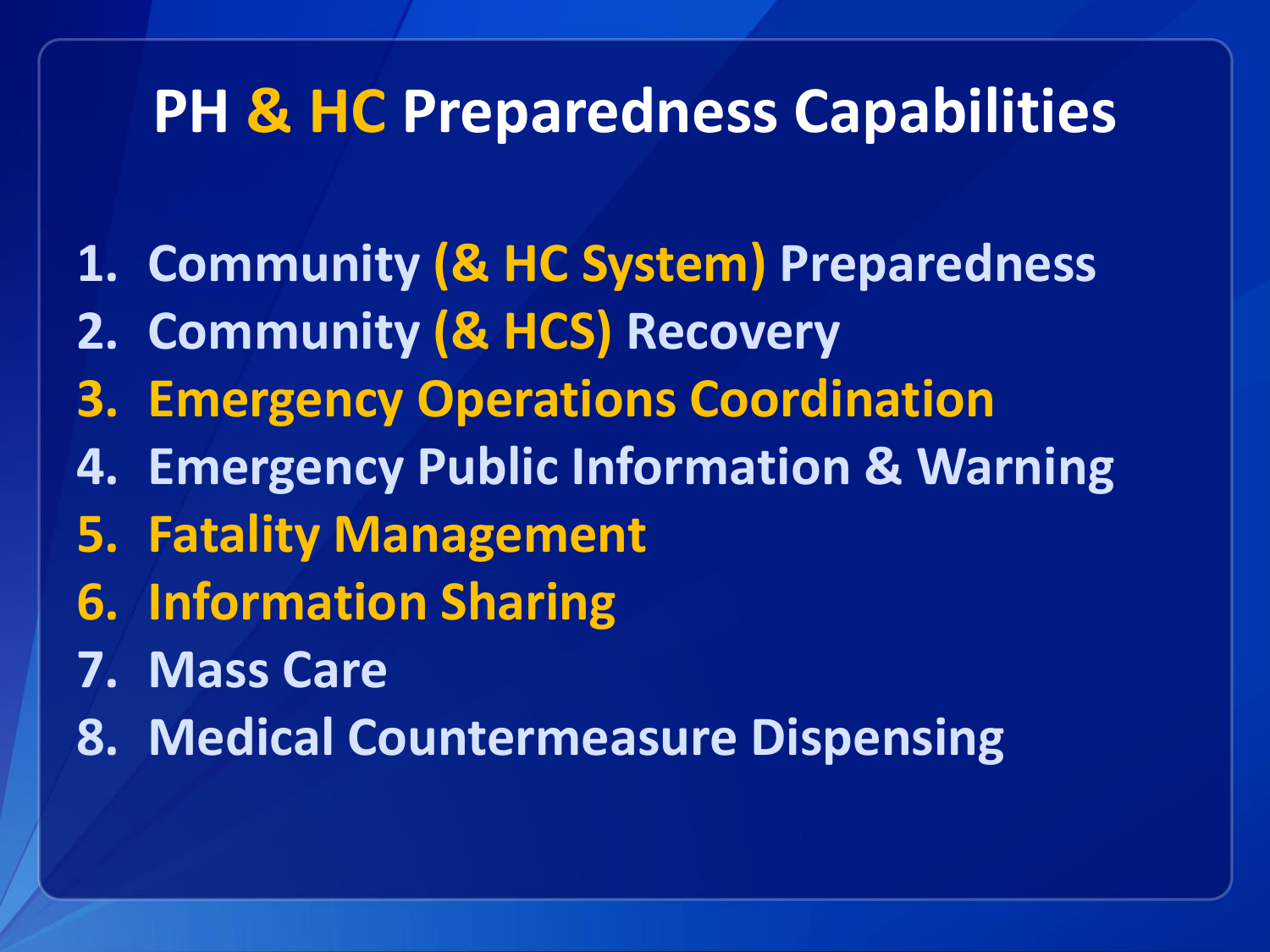#### **PH & HP Preparedness Capabilities**

**9. Medical Materiel Mgt. & Distribution 10. Medical Surge 11. Non-Pharmaceutical Interventions 12. Public Health Laboratory Testing 13. PH Surveillance & Epi Investigation 14. Responder Safety & Health 15. Volunteer Management**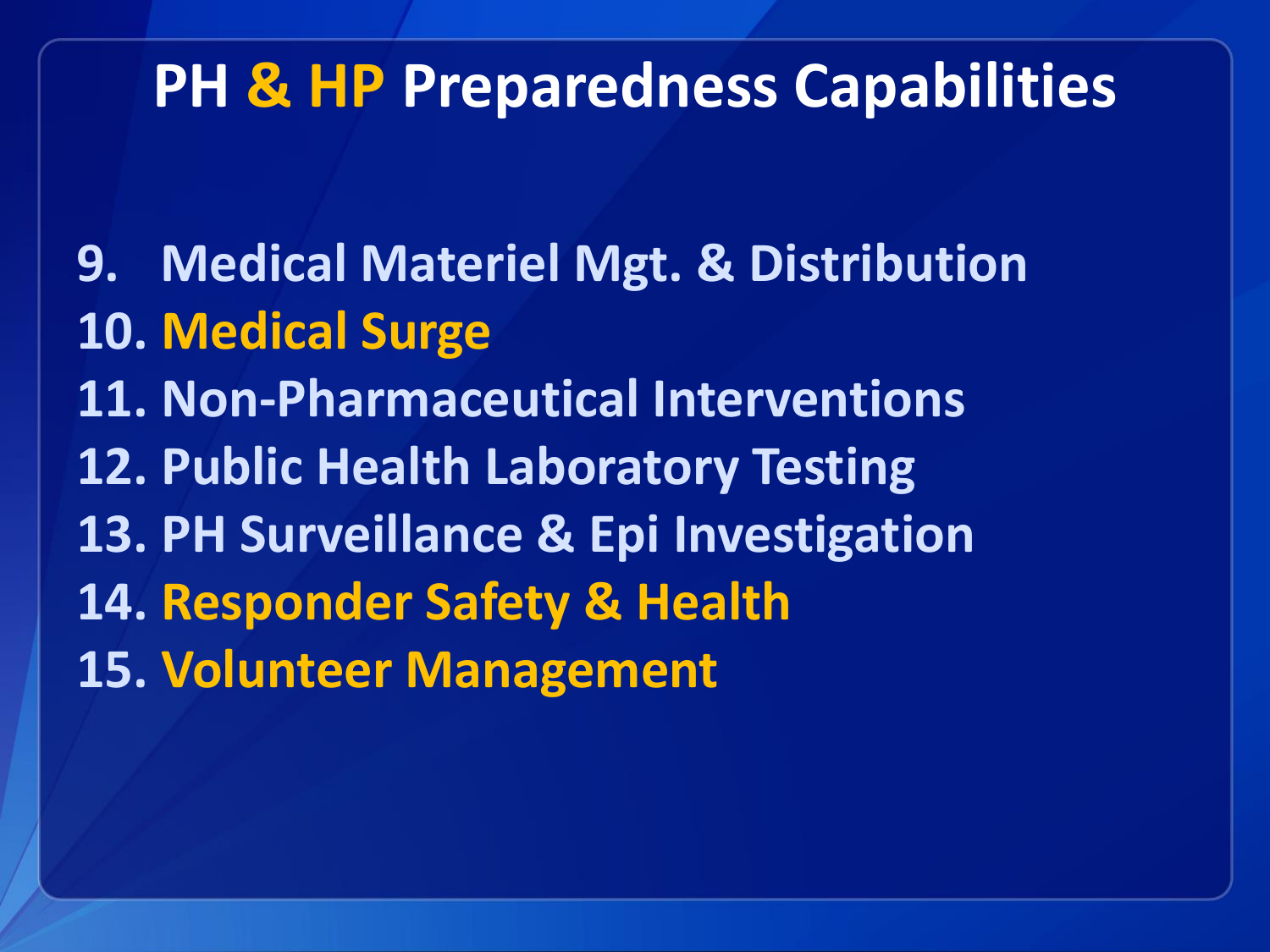#### **Conceptual Framework for Governmental Public Health Services**



 $\Box$  = Present @ every Health Dept.

#### Oregon Public Health Division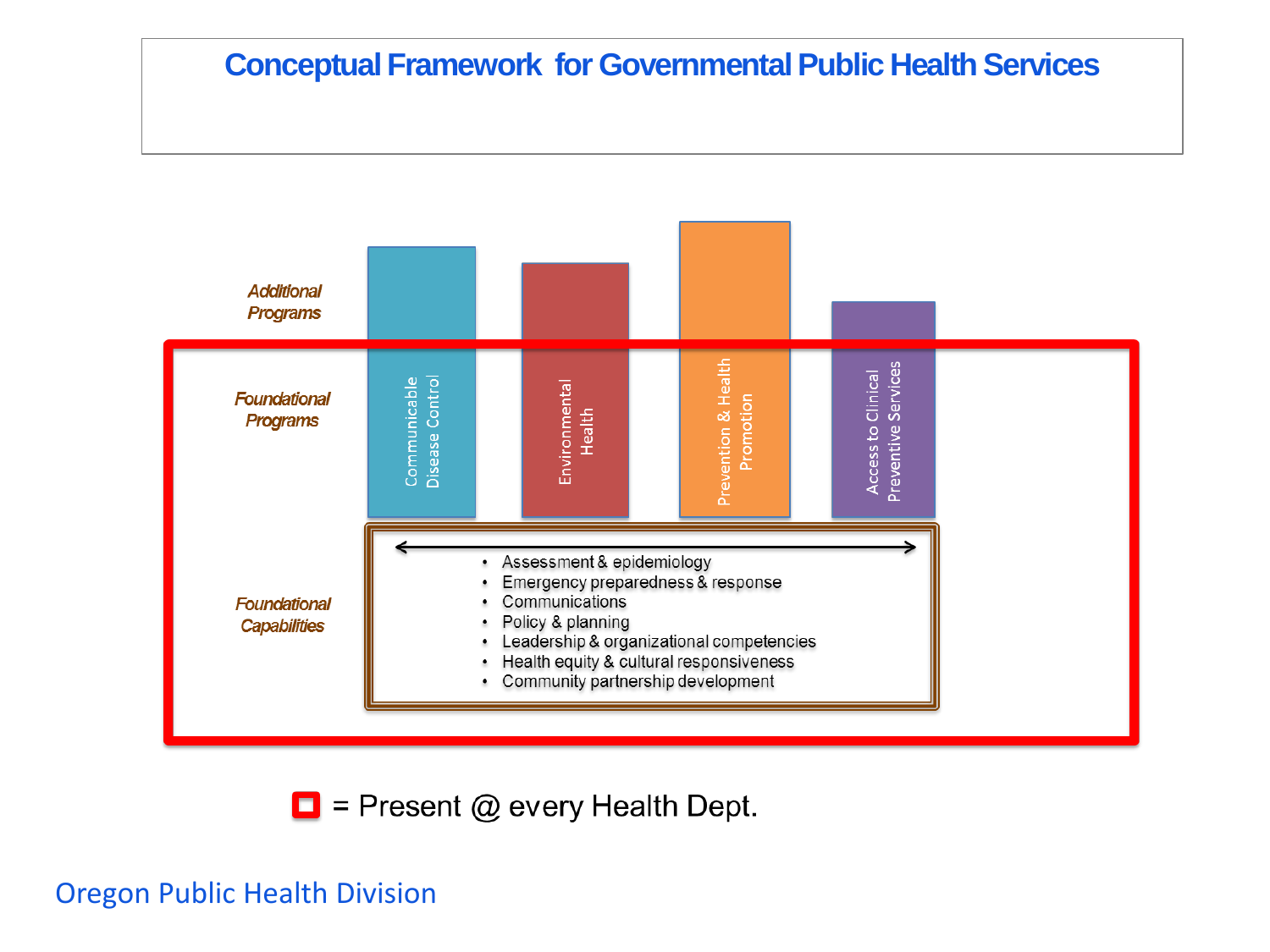# **HB 3100 Modernization Work Ahead**

- **Finalize development of the Model**
- **Develop OARs related to Preparedness & Response**
- **Conduct gaps assessment of state and local system**
- **Recommend state and local staffing levels, core activities and resources**
- **Implement new system in 2017-19 Biennium**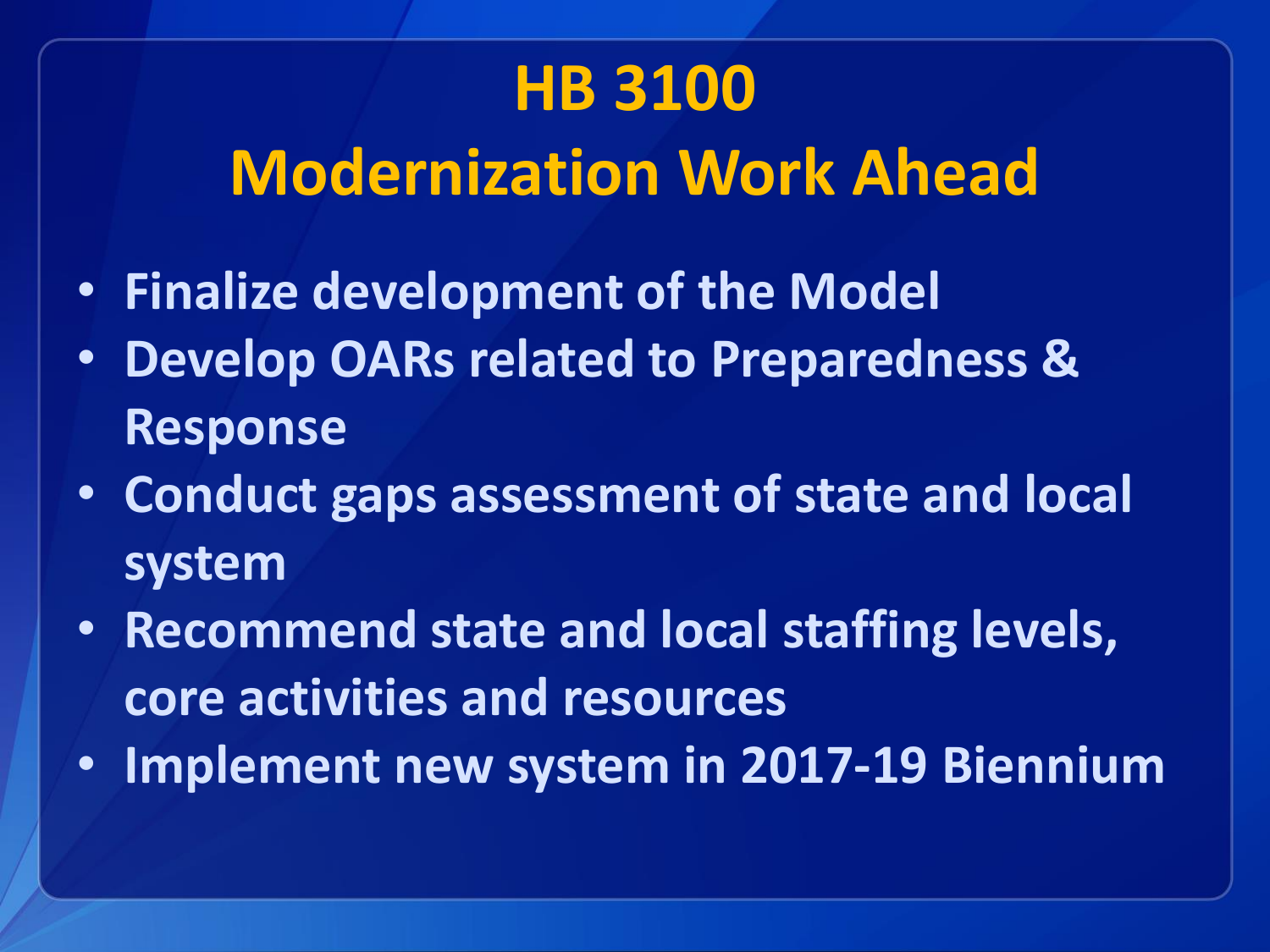### **For More Information**

- 10 Essential Public Health Services and the Public Health in America Statement [www.health.gov/phfunctions/public.htm](http://www.health.gov/phfunctions/public.htm)
- Mobilizing for Action through Planning and Partnerships
	- [www.naccho.org/topics/infrastructure/mapp/index.cfm](http://www.naccho.org/topics/infrastructure/mapp/index.cfm)
- National Public Health Performance Standards [www.cdc.gov/nphpsp](http://www.cdc.gov/nphpsp/)
- Public Health Accreditation Board [www.phaboard.org](http://www.phaboard.org/)